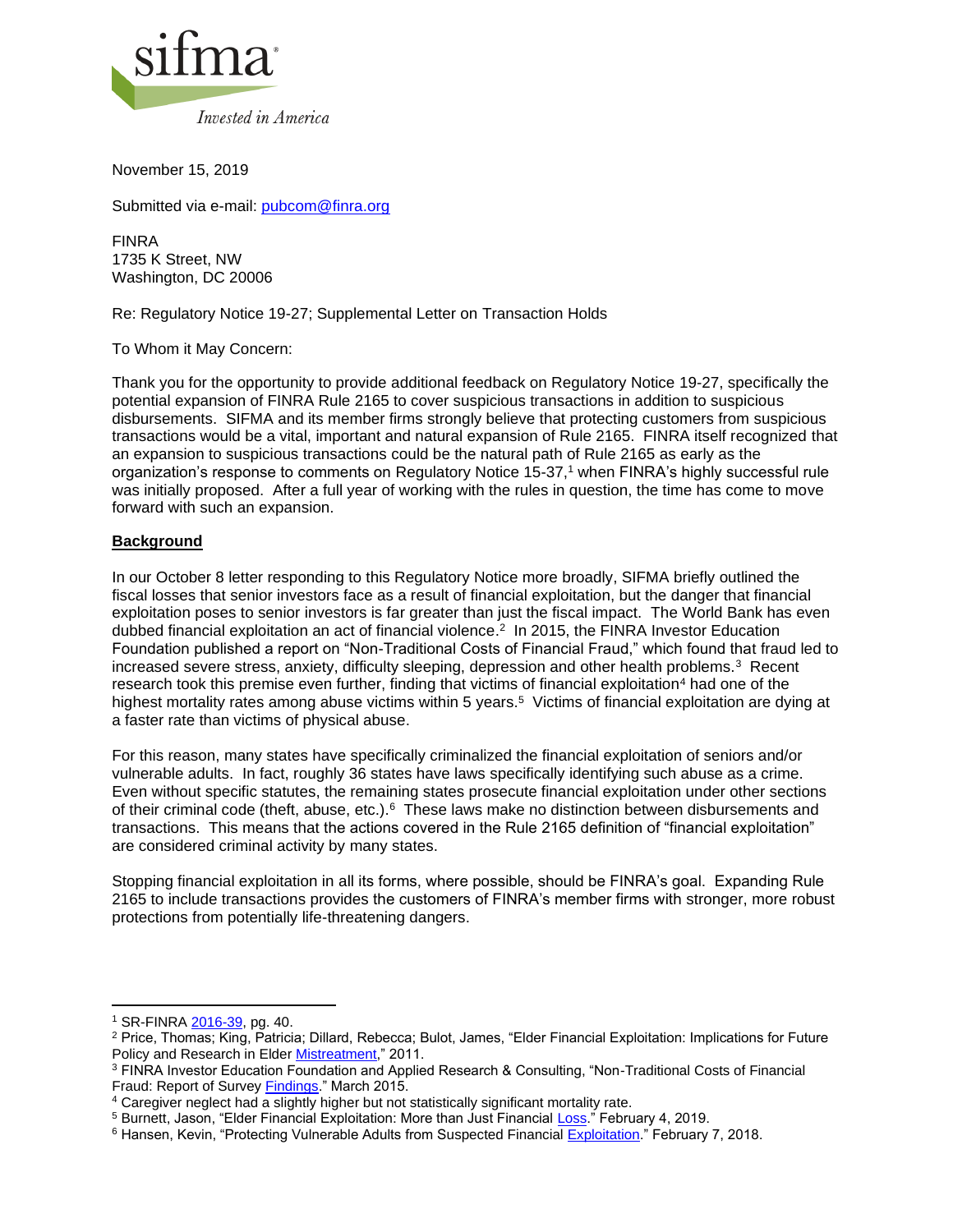# **Broadening Protections to Suspicious Transactions**

While the inclusion of transaction protections appears to enjoy broad support, some concerns that we have seen raised are: adults, absent diminished capacity, should be able to do whatever they want with their money; delaying a transaction could result in market movement to the detriment of the customer; transaction holds would not conform with the North American Securities Administrators Association's ("NASAA") model act on this issue; and delaying suspicious transactions could give rise to certain best execution issues.

### **I. Protecting Vulnerable Adults and Senior Investors**

Rule 2165 currently permits a financial services provider to place a temporary hold on a disbursement of funds from the account when the firm reasonably believes there is financial exploitation. In finalizing this rule, FINRA made the determination that it was important for its members to be able to safeguard their clients from financial exploitation. The industry wholeheartedly agreed (and had been advocating for such a rule). The states also agreed – in fact, roughly half of the states in the country have a law comparable to FINRA Rule 2165. However, 2165 only protected customers from exploitative disbursements, where exploitative transactions could be just as harmful (e.g., taxes or penalties as a result of certain sales or the liquidation of long-held annuities, the proceeds of which the power of attorney uses to start day trading). As stated in our previous letter, expanding the rule to include transactions will provide fuller protections against harm.

To put this another way, FINRA is not proposing to change the definition of "financial exploitation." This change would merely expand the umbrella of protections offered by the industry to protect their clients against the same bad acts from which the industry is already trying to protect them. To differentiate between transaction and disbursement protections is to openly recognize that someone is likely committing a bad act, but then only allowing member firms to protect their client if the perpetrator commits that act in a certain way.

#### **II. Transaction Protections are Already Common and Supported by those with the most Expertise**

Even the National Adult Protective Services Association, the premiere organization whose members work daily with older and vulnerable adults, haa submitted a letter in support of expanding the rule to cover transactions.<sup>7</sup>

NASAA's October 8 letter on this issue references many states that have enacted laws based on NASAA's model proposal.<sup>8</sup> While the NASAA model, as promulgated in 2015, only covers suspicious disbursements, 11 of the states enacting "Report & Hold" laws similar to that model have expanded the scope of senior and vulnerable investor protections to specifically include both disbursements and transactions. Roughly 1/3 of the U.S. population lives in these states. More states are currently considering enacting such a law with transaction protections. As such, expanding 2165 to include transaction protections would not only be in agreement with many existing state report and hold laws, but would likely match many state laws that are expected to be enacted over the next several years.

## **III. Best Execution**

Regarding the best execution question that is sometimes raised, in the Regulatory Notice, FINRA states that:

Customers can be exploited through transactions as well as disbursements. However, extending Rule 2165 to transactions may raise complicated issues, such as the possibility of changes in a security's price during the hold and complying with a member firm's best execution obligations.

<sup>7</sup> National Adult Protective Services Association Comment [Letter](https://www.finra.org/sites/default/files/2019-10/19-27_NAPSA_comment.pdf) re: FINRA RN 19-27. October 7, 2019.

<sup>8</sup> North American Securities Administrators Association Comment [Letter](https://www.finra.org/sites/default/files/2019-10/19-27_NASAA_comment.pdf) re: FINRA RN 19-27. October 8, 2019.